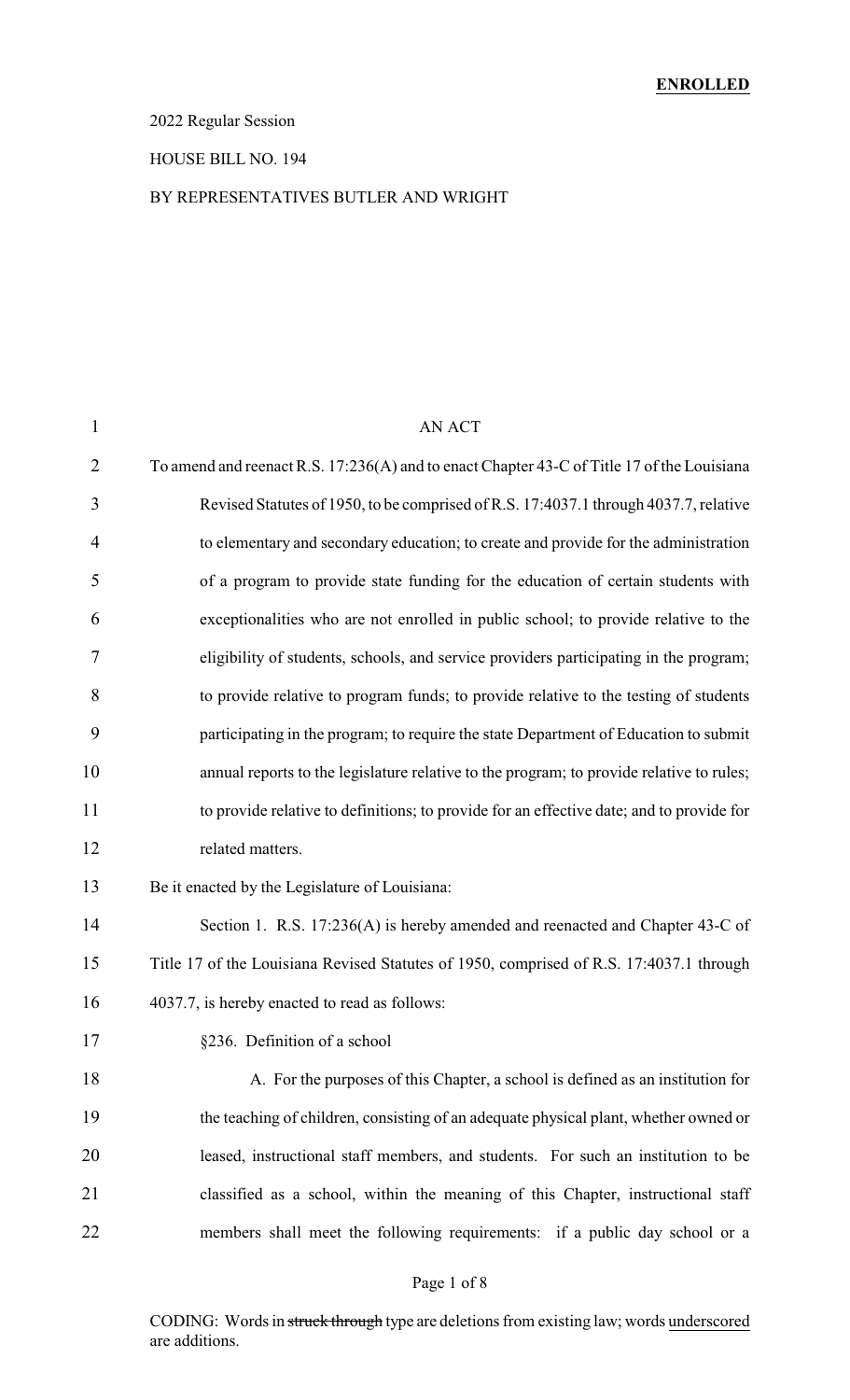| $\mathbf{1}$   | nonpublic school which receives local, state, or federal funds or support, directly or     |
|----------------|--------------------------------------------------------------------------------------------|
| $\overline{2}$ | indirectly, they shall be certified in accordance with rules established by the State      |
| 3              | Board of Elementary and Secondary Education; if a nonpublic school which receives          |
| $\overline{4}$ | no local, state, or federal funds or support, directly or indirectly, they shall meet such |
| 5              | requirements as may be prescribed by the school or the church. In addition, except         |
| 6              | as otherwise provided in Subsection B of this Section, any such institution, to be         |
| 7              | classified as a school, shall operate a minimum session of not less than one hundred       |
| 8              | eighty days. Solely for purposes of compulsory attendance in a nonpublic school,           |
| 9              | a child who participates in a home study program approved by the State Board of            |
| 10             | Elementary and Secondary Education shall be considered in attendance at a day              |
| 11             | school; a home study program shall be approved if it offers a sustained curriculum         |
| 12             | of a quality at least equal to that offered by public schools at the same grade level.     |
| 13             | Solely for purposes of compulsory attendance in a nonpublic school, a child shall be       |
| 14             | considered in attendance at a day school if the child is eligible to participate in the    |
| 15             | Education Savings Account Program pursuant to R.S. 17:4037.4 and the child's               |
| 16             | parent has signed an agreement pursuant to R.S. $17:4037.4(A)(3)$ .                        |
| 17             | ∗<br>$\ast$<br>∗                                                                           |
| 18             | CHAPTER 43-C. EDUCATION SAVINGS ACCOUNT PROGRAM                                            |
| 19             | §4037.1. Definitions                                                                       |
| 20             | As used in this Chapter the following terms have the following meanings,                   |
| 21             | unless otherwise clearly indicated:                                                        |
| 22             | "Account" means an education account established pursuant to this<br>(1)                   |
| 23             | Chapter and composed of state funds deposited on behalf of a student eligible to           |
| 24             | participate in the program.                                                                |
| 25             | (2) "Account funds" means the funds deposited into an account on behalf of                 |
| 26             | a participating student.                                                                   |
| 27             | "Department" means the state Department of Education.<br>(3)                               |
| 28             | (4) "Parent" means a parent, legal guardian, custodian, or other person or                 |
| 29             | entity with legal authority to act on behalf of a student.                                 |

# Page 2 of 8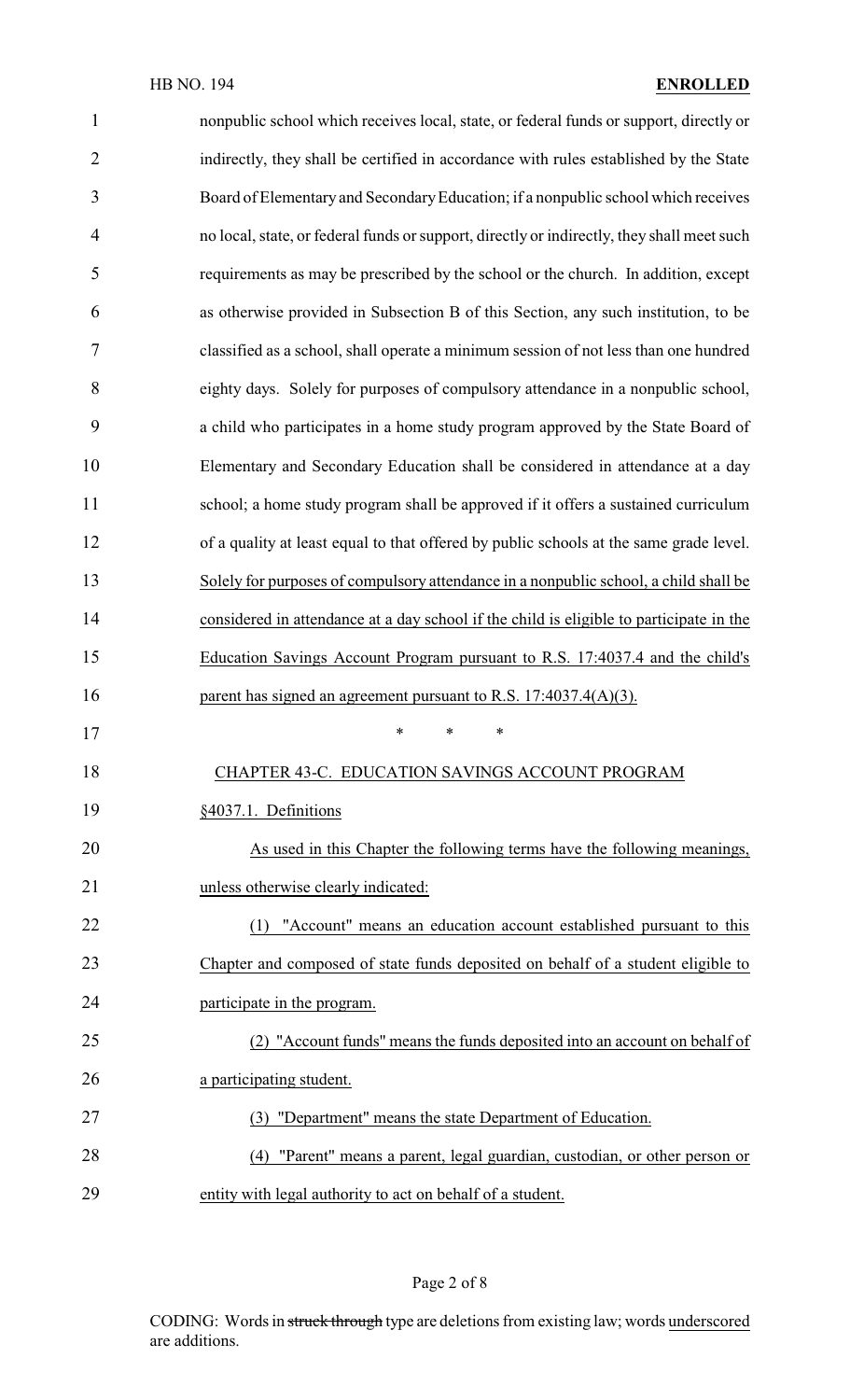| $\mathbf{1}$   | "Participating school" means a nonpublic school participating in the<br>(5)              |
|----------------|------------------------------------------------------------------------------------------|
| $\overline{2}$ | program pursuant to the requirements of this Chapter.                                    |
| 3              | (6) "Participating student" means a student who has been determined to be                |
| 4              | eligible to participate in the program and for whom an account has been established      |
| 5              | pursuant to this Chapter.                                                                |
| 6              | "Program" means the program created by this Chapter.                                     |
| 7              | (8) "Qualified education expenses" means any of the following:                           |
| 8              | (a) Tuition, fees, and textbooks required by a participating school or service           |
| 9              | provider.                                                                                |
| 10             | (b) Instructional or tutoring services.                                                  |
| 11             | Supplemental materials required by a course of study for a particular<br>(c)             |
| 12             | content area.                                                                            |
| 13             | Technological devices used to meet the student's educational needs,<br>(d)               |
| 14             | subject to approval by the department or a licensed physician.                           |
| 15             | (e) Therapeutic services a student would receive at school if enrolled in a              |
| 16             | public school.                                                                           |
| 17             | (9)<br>"Resident school system" means the public school system in which the              |
| 18             | student would be enrolled based on his residence.                                        |
| 19             | (10) "Service provider" means a person or an entity other than a participating           |
| 20             | school that provides services that are covered as qualified education expenses.          |
| 21             | "State board" means the State Board of Elementary and Secondary<br>(11)                  |
| 22             | Education.                                                                               |
| 23             | (12) "Student with an exceptionality" has the same meaning as that provided              |
| 24             | by R.S. 17:1942 except that a student who meets that definition solely because he is     |
| 25             | gifted or talented is not a student with an exceptionality for purposes of this Chapter. |
| 26             | §4037.2. Program creation and administration; powers and duties of the State Board       |
| 27             | of Elementary and Secondary Education and state Department of Education;                 |
| 28             | rules                                                                                    |
| 29             | The Education Savings Account Program is hereby created. The department                  |
| 30             | shall administer the program, and the state board shall adopt rules and regulations      |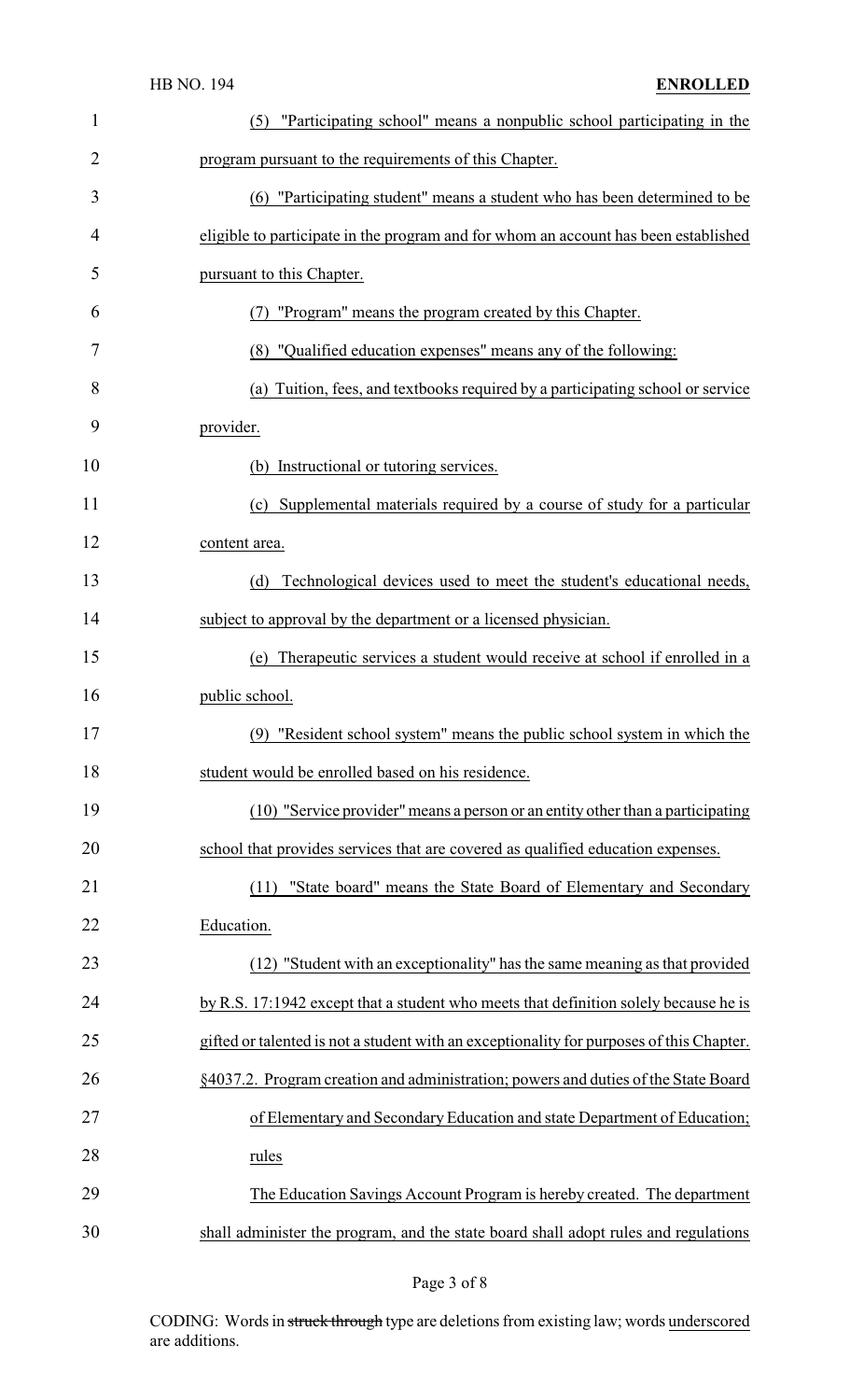|                | <b>HB NO. 194</b><br><b>ENROLLED</b>                                                    |
|----------------|-----------------------------------------------------------------------------------------|
| 1              | for the administration of the program which shall, at minimum, provide for the          |
| $\overline{2}$ | following:                                                                              |
| 3              | (1) Determination of the eligibility of students, participating schools, and            |
| 4              | service providers, including standards that schools and service providers shall meet    |
| 5              | as conditions of participation in the program.                                          |
| 6              | (2) Audits of the program and accounts.                                                 |
| 7              | (3)<br>The authority of the department to deem any participating student                |
| 8              | ineligible for the program and to refer a case involving the misuse of account funds    |
| 9              | to the attorney general for investigation.                                              |
| 10             | (4) The authority of the department to contract with a vendor or provider for           |
| 11             | the administration of the program or parts of the program.                              |
| 12             | A requirement that the program shall begin enrolling participating<br>(5)               |
| 13             | students not later than the beginning of the 2023-2024 school year.                     |
| 14             | §4037.3. Account funds                                                                  |
| 15             | The department shall allocate to each account annually, from funds<br>A.                |
| 16             | appropriated or otherwise made available for the program, an amount equal to the        |
| 17             | state's base per-pupil allocation as provided in the minimum foundation program         |
| 18             | formula, plus any applicable weighted funds based on student characteristics. The       |
| 19             | department may withhold up to five percent of funds allocated for each account          |
| 20             | annually for program administration. The amount allocated to an account shall be        |
| 21             | appropriately prorated if a student transfers into the program after the beginning of   |
| 22             | a school year.                                                                          |
| 23             | B. The department shall develop a system for parents to direct account funds            |
| 24             | to participating schools and service providers by electronic funds transfer, automated  |
| 25             | clearing house transfer, or another system. The department may contract with a          |
| 26             | vendor or provider to manage the payment system.                                        |
| 27             | $C(1)$ Account funds shall be used only for qualified education expenses for            |
| 28             | the participating student. Unused funds in an account, up to fifty percent of the total |
| 29             | funds deposited into the account for the current school year, shall be retained in the  |
| 30             | student's account for the following school year.                                        |

# Page 4 of 8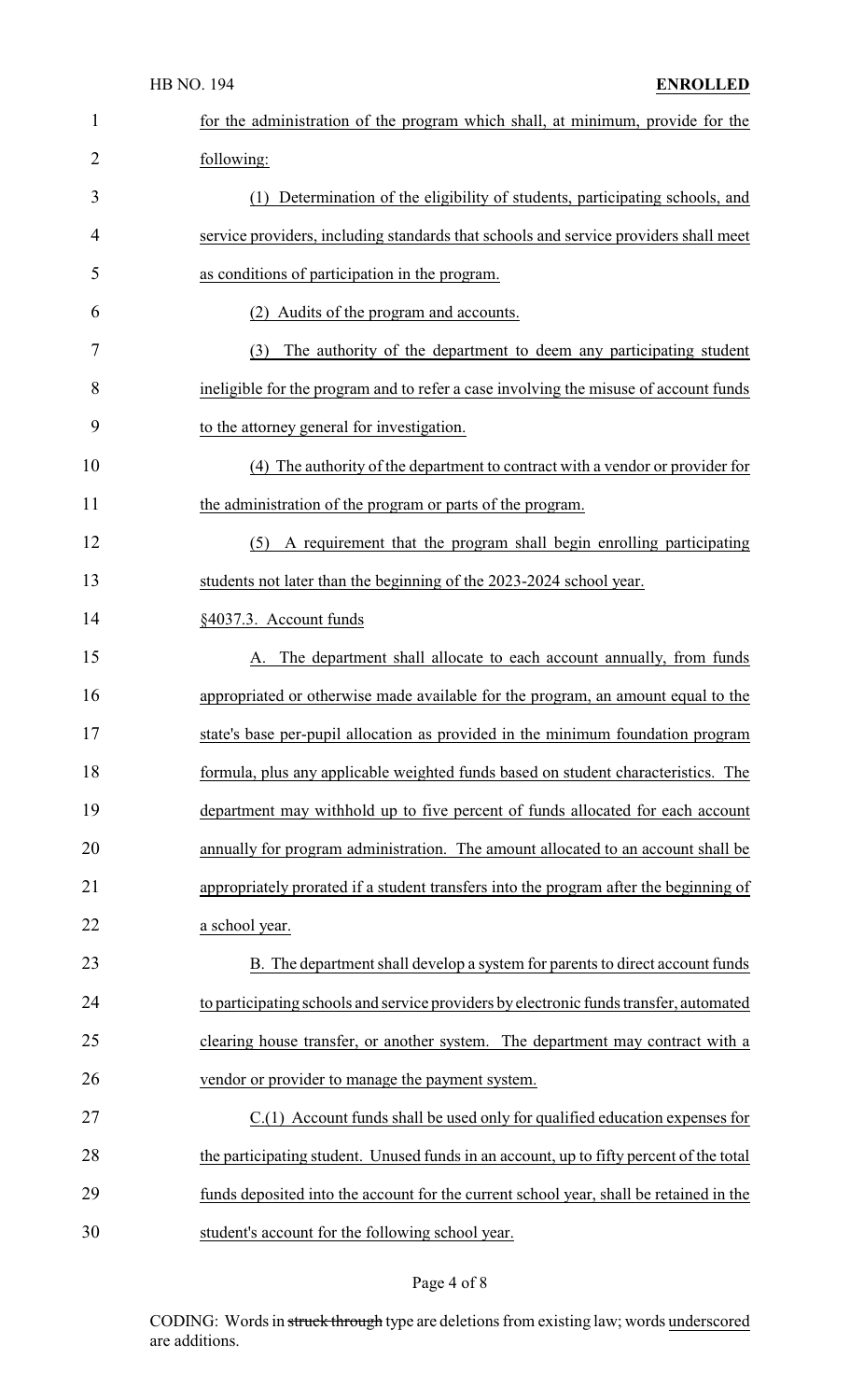| $\mathbf{1}$ | (2) The account shall be closed and the funds in the account shall be returned         |
|--------------|----------------------------------------------------------------------------------------|
| 2            | to the state general fund if the student is determined to be no longer eligible, if an |
| 3            | account has been inactive for two consecutive years, or if a parent fails to comply    |
| 4            | with the provisions of this Chapter or state board rules pertaining to the program.    |
| 5            | §4037.4. Student eligibility; initial and continuing                                   |
| 6            | A. A student is initially eligible for an account if he is enrolled in                 |
| 7            | kindergarten or was enrolled in a Louisiana public school during the previous school   |
| 8            | year and meets all of the following criteria:                                          |
| 9            | He is a student with an exceptionality.<br>(1)                                         |
| 10           | The student's parent submits an application for an account to the<br>(2)               |
| 11           | department in accordance with program timelines.                                       |
| 12           | (3) The student's parent signs an agreement promising all of the following:            |
| 13           | To provide an education for the participating student in at least the<br>(a)           |
| 14           | subjects of English language arts, mathematics, social studies, and science.           |
| 15           | (b) Not to enroll the student in a public school while participating in the            |
| 16           | program.                                                                               |
| 17           | (c) To use account funds only for qualified education expenses of the                  |
| 18           | participating student.                                                                 |
| 19           | (d) To comply with all program requirements.                                           |
| 20           | $B(1)$ The signed agreement pursuant to Paragraph $(A)(3)$ of this Section             |
| 21           | satisfies the compulsory school attendance requirements of R.S. 17:221. However,       |
| 22           | the parent of a participating student shall ensure the student is complying with the   |
| 23           | attendance requirements of the participating school or service provider. Each          |
| 24           | participating student who fails to comply with such attendance requirements shall be   |
| 25           | reported to the state director of child welfare and attendance by the participating    |
| 26           | school or service provider and shall be subject to the provisions of R.S. 17:233.      |
| 27           | A participating student is eligible to continue to participate in the<br>(2)           |
| 28           | program until he enrolls in a public school; he receives a high school diploma or its  |
| 29           | equivalent or reaches the age of twenty-one, whichever occurs first; or his account    |
| 30           | is closed.                                                                             |

# Page 5 of 8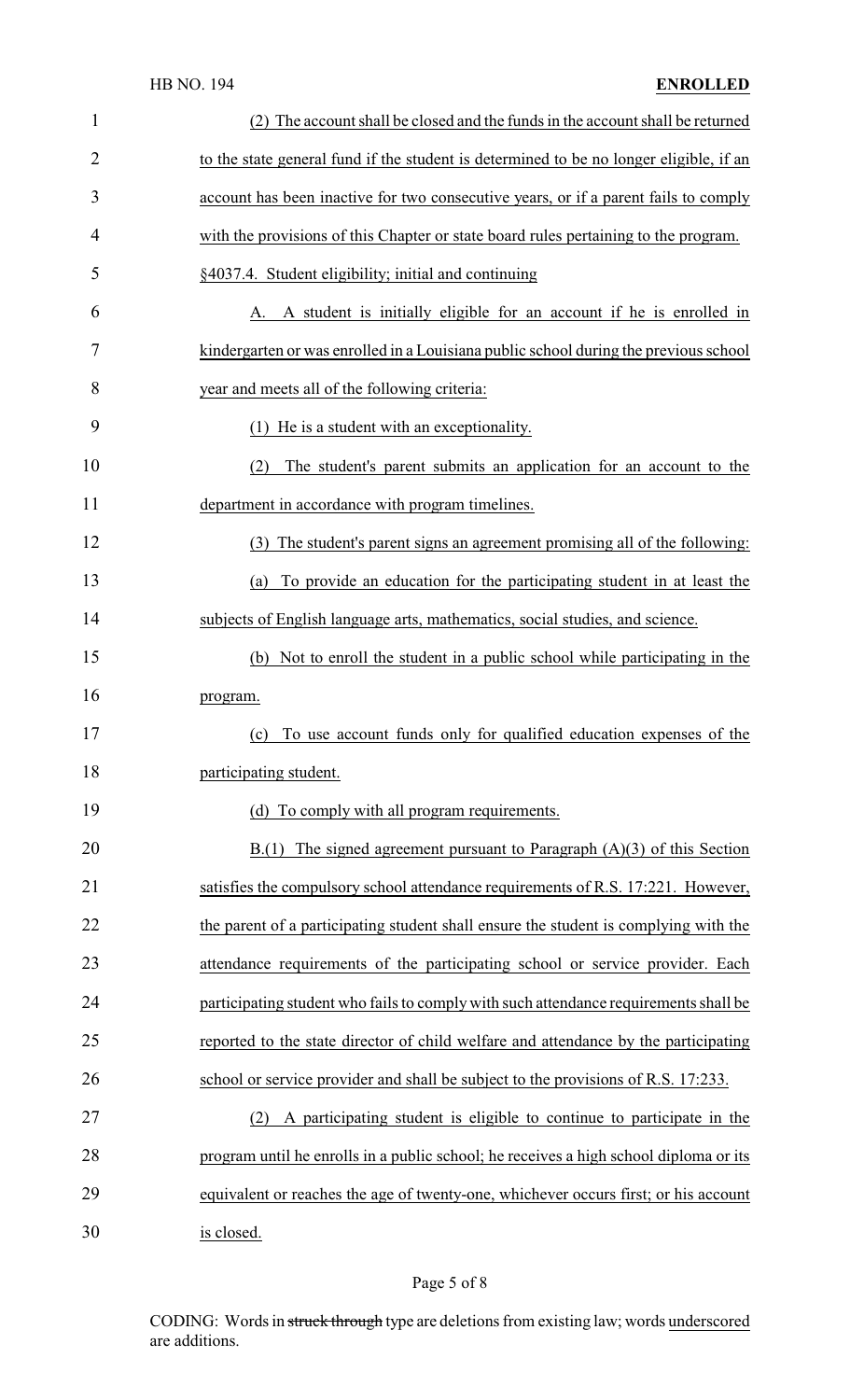| $\mathbf{1}$   | (3) A participating student is eligible to participate in the program through        |
|----------------|--------------------------------------------------------------------------------------|
| $\overline{2}$ | either in-person or virtual education.                                               |
| 3              | C. A participating student shall not participate in any of the following             |
| 4              | concurrently with this program: any other education savings account program          |
| 5              | provided in this Title, the Course Choice Program, the Student Scholarships for      |
| 6              | Educational Excellence Program, the School Choice Program for Certain Students       |
| 7              | with Exceptionalities, or the Tuition Donation Credit Program.                       |
| 8              | §4037.5. Schools and service providers; eligibility; participation                   |
| 9              | A. To be eligible to participate in the program, a school shall meet all of the      |
| 10             | following criteria:                                                                  |
| 11             | (1) It has been approved by the state board pursuant to R.S. 17:11.                  |
| 12             | (2) It is in compliance with the criteria set forth in Brumfield, et al. v. Dodd,    |
| 13             | et al., 425 F. Supp. 528 (E.D. La. 1977).                                            |
| 14             | (3) It meets any other eligibility criteria set by the state board in program        |
| 15             | rules.                                                                               |
| 16             | The state board shall provide eligibility criteria for both schools and<br>B.        |
| 17             | service providers in program rules in a way that maximizes school and provider       |
| 18             | participation.                                                                       |
| 19             | C. To be eligible to participate in the program, a school or service provider        |
| 20             | shall apply to the department to participate in the program and, if determined to be |
| 21             | eligible, accept account funds for providing services covered as qualified education |
| 22             | expenses.                                                                            |
| 23             | D. If the department finds that a participating school or service provider has       |
| 24             | failed to maintain continuing eligibility criteria or has demonstrated gross or a    |
| 25             | persistent lack of academic competence, the department shall restrict the school's   |
| 26             | ability to serve additional students and may be terminated from the program. Such    |
| 27             | action shall be reported to the state board within three business days.              |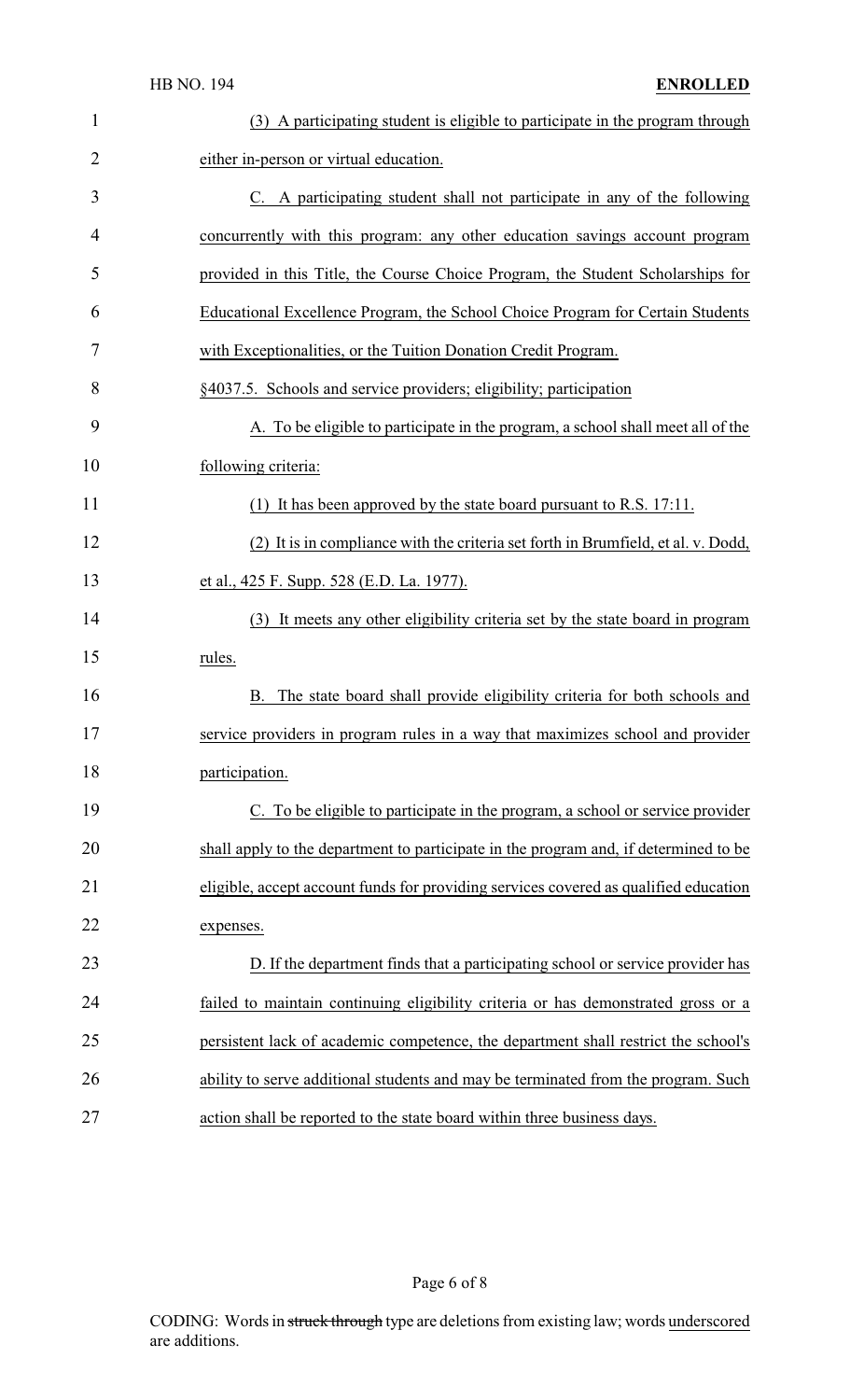| 1  | §4037.6. Testing                                                                        |
|----|-----------------------------------------------------------------------------------------|
| 2  | A. The department shall develop a process for the annual administration of              |
| 3  | either of the following to participating students:                                      |
| 4  | Any examination required pursuant to the school and district<br>(1)                     |
| 5  | accountability system at the prescribed grade level.                                    |
| 6  | (2) A nationally norm-referenced test or statewide assessment.                          |
| 7  | B. The department shall develop a process for the collection and aggregate              |
| 8  | reporting of results and shall ensure that the results of such assessments are provided |
| 9  | to parents of participating students.                                                   |
| 10 | §4037.7. Reports                                                                        |
| 11 | Not later than April thirtieth of each year, the department shall submit a              |
| 12 | written report to the House Committee on Education, the Senate Committee on             |
| 13 | Education, and the Joint Legislative Committee on the Budget regarding the              |
| 14 | implementation of the program. The report, at a minimum, shall include the              |
| 15 | following information:                                                                  |
| 16 | The total number of students participating in the program.                              |
| 17 | (2) A list of all participating schools and service providers.                          |
| 18 | (3) The total student enrollment of each participating school, the number of            |
| 19 | participating students enrolled in each school, and the percentage of the total         |
| 20 | enrollment of each school represented by program participants.                          |
| 21 | (4) Aggregate test result data for participating students.                              |
| 22 | The percentage of funds used for each type of qualified education<br>(5)                |
| 23 | expense.                                                                                |
| 24 | (6) An analysis of the program's fiscal impact on the state and on local public         |
| 25 | school systems.                                                                         |
| 26 | Results of a parental satisfaction survey.                                              |
| 27 | The amount withheld by the department for administration of the<br>(8)                  |
| 28 | program, including the amount retained by the department, the amount paid to            |
| 29 | vendors for the administration of the program, and the amount paid to vendors for       |
| 30 | managing the payment system.                                                            |

# Page 7 of 8